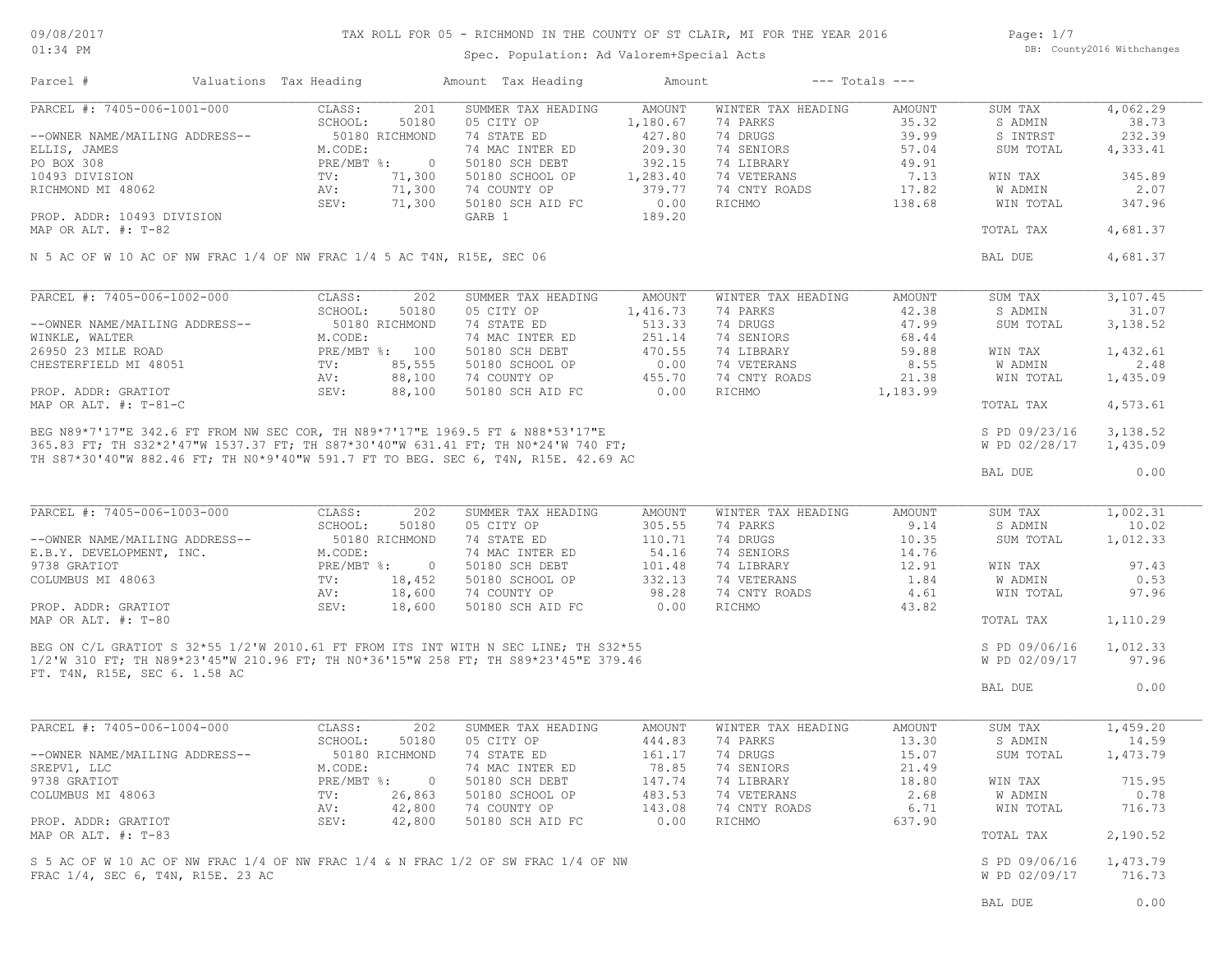### 09/08/2017 01:34 PM

# TAX ROLL FOR 05 - RICHMOND IN THE COUNTY OF ST CLAIR, MI FOR THE YEAR 2016

Spec. Population: Ad Valorem+Special Acts

Page: 2/7 DB: County2016 Withchanges

| Parcel #                                             | Valuations Tax Heading |                                         | Amount Tax Heading                                                               | Amount                  |                                | $---$ Totals $---$ |                      |                   |
|------------------------------------------------------|------------------------|-----------------------------------------|----------------------------------------------------------------------------------|-------------------------|--------------------------------|--------------------|----------------------|-------------------|
| PARCEL #: 7405-006-1005-000                          |                        | CLASS:<br>201<br>SCHOOL:<br>50180       | SUMMER TAX HEADING<br>05 CITY OP                                                 | <b>AMOUNT</b><br>897.51 | WINTER TAX HEADING<br>74 PARKS | AMOUNT<br>26.85    | SUM TAX<br>S ADMIN   | 2,944.20<br>29.44 |
| --OWNER NAME/MAILING ADDRESS--                       |                        | 50180 RICHMOND                          | 74 STATE ED                                                                      | 325.20                  | 74 DRUGS                       | 30.40              | SUM TOTAL            | 2,973.64          |
| SUBCARRIER COMMUNICATIONS, INC<br>139 WHITE OAK LANE |                        | M.CODE:<br>PRE/MBT %:<br>$\overline{0}$ | 74 MAC INTER ED<br>50180 SCH DEBT                                                | 159.10<br>298.10        | 74 SENIORS<br>74 LIBRARY       | 43.36<br>37.94     | WIN TAX              | 480.35            |
| OLD BRIDGE NJ 08857                                  |                        | 54,200<br>TV:                           | 50180 SCHOOL OP                                                                  | 975.60                  | 74 VETERANS                    | 5.42               | W ADMIN              | 1.57              |
|                                                      |                        | 54,200<br>AV:                           | 74 COUNTY OP                                                                     | 288.69                  | 74 CNTY ROADS                  | 13.55              | WIN TOTAL            | 481.92            |
| PROP. ADDR: 10435 DIVISION                           |                        | 54,200<br>SEV:                          | 50180 SCH AID FC                                                                 | 0.00                    | RICHMO                         | 322.83             |                      |                   |
| MAP OR ALT. $\#$ : T-81-A                            |                        |                                         |                                                                                  |                         |                                |                    | TOTAL TAX            | 3,455.56          |
|                                                      |                        |                                         |                                                                                  |                         |                                |                    | S PD 07/18/16        | 2,973.64          |
|                                                      |                        |                                         |                                                                                  |                         |                                |                    | W PD 12/13/16        | 481.92            |
|                                                      |                        |                                         |                                                                                  |                         |                                |                    | BAL DUE              | 0.00              |
| PARCEL #: 7405-006-1005-100                          |                        | CLASS:<br>703                           | SUMMER TAX HEADING                                                               | AMOUNT                  | WINTER TAX HEADING             | AMOUNT             | SUM TAX              | 0.00              |
|                                                      |                        | SCHOOL:<br>50180                        | 05 CITY OP                                                                       | 0.00                    | 74 PARKS                       | 0.00               | S ADMIN              | 0.00              |
| --OWNER NAME/MAILING ADDRESS--                       |                        | 50180 RICHMOND                          | 74 STATE ED                                                                      | 0.00                    | 74 DRUGS                       | 0.00               | SUM TOTAL            | 0.00              |
| CITY OF RICHMOND                                     |                        | M.CODE:                                 | 74 MAC INTER ED                                                                  | 0.00                    | 74 SENIORS                     | 0.00               |                      |                   |
| PO BOX 457                                           |                        | $PRE/MBT$ $\div$                        | 50180 SCH DEBT<br>$\circ$                                                        | 0.00                    | 74 LIBRARY                     | 0.00               | WIN TAX              | 0.00              |
| RICHMOND MI 48062                                    |                        | TV:                                     | $\circ$<br>50180 SCHOOL OP                                                       | 0.00                    | 74 VETERANS                    | 0.00               | W ADMIN              | 0.00              |
|                                                      |                        | AV:                                     | 74 COUNTY OP<br>$\circ$                                                          | 0.00                    | 74 CNTY ROADS                  | 0.00               | WIN TOTAL            | 0.00              |
| PROP. ADDR: 10525 DIVISION<br>MAP OR ALT. #: T-81-A  |                        | SEV:                                    | $\Omega$<br>50180 SCH AID FC                                                     | 0.00                    |                                |                    | TOTAL TAX            | 0.00              |
| АC                                                   |                        |                                         |                                                                                  |                         |                                |                    |                      |                   |
| PARCEL #: 7405-031-4001-000                          |                        | CLASS:<br>302                           | SUMMER TAX HEADING                                                               | <b>AMOUNT</b>           | WINTER TAX HEADING             | AMOUNT             | SUM TAX              | 2,007.64          |
| --OWNER NAME/MAILING ADDRESS--                       |                        | SCHOOL:<br>50180<br>50180 RICHMOND      | 05 CITY OP<br>74 STATE ED                                                        | 915.31<br>331.65        | 74 PARKS<br>74 DRUGS           | 27.38<br>31.00     | S ADMIN<br>SUM TOTAL | 20.07<br>2,027.71 |
| WINKLE, WALTER                                       |                        | M.CODE:                                 | 74 MAC INTER ED                                                                  | 162.25                  | 74 SENIORS                     | 44.22              |                      |                   |
| 26950 23 MILE ROAD                                   |                        | PRE/MBT %: 100                          | 50180 SCH DEBT                                                                   | 304.01                  | 74 LIBRARY                     | 38.69              | WIN TAX              | 2,089.84          |
| CHESTERFIELD MI 48051                                |                        | TV:<br>55,275                           | 50180 SCHOOL OP                                                                  | 0.00                    | 74 VETERANS                    | 5.52               | W ADMIN              | 1.60              |
|                                                      |                        | 152,600<br>AV:                          | 74 COUNTY OP                                                                     | 294.42                  | 74 CNTY ROADS                  | 13.81              | WIN TOTAL            | 2,091.44          |
| PROP. ADDR: DIVISION<br>MAP OR ALT. #:               |                        | 152,600<br>SEV:                         | 50180 SCH AID FC                                                                 | 0.00                    | RICHMO                         | 1,929.22           | TOTAL TAX            | 4, 119. 15        |
|                                                      |                        |                                         |                                                                                  |                         |                                |                    |                      |                   |
|                                                      |                        |                                         | THAT PART OF W 1/2 OF SW 1/4 LYING S OF A LINE BEG N0*0'20"E 1602 FT FROM SW SEC |                         |                                |                    | S PD 09/23/16        | 2,027.71          |
| R15E, 69.56 AC.                                      |                        |                                         | COR; TH N88*47'E 2299.37 FT EXC E 792 FT OF S 825 FT OF SW 1/4 FRAC, SEC 31 T5N, |                         |                                |                    | W PD 02/28/17        | 2,091.44          |
|                                                      |                        |                                         |                                                                                  |                         |                                |                    | BAL DUE              | 0.00              |
|                                                      |                        |                                         |                                                                                  |                         |                                |                    |                      |                   |
| PARCEL #: 7405-998-0010-435                          |                        | 002<br>CLASS:                           | SUMMER TAX HEADING                                                               | AMOUNT                  | WINTER TAX HEADING             | AMOUNT             | SUM TAX              | 0.00              |
|                                                      |                        | SCHOOL:<br>50180                        | 05 CITY OP                                                                       | 0.00                    | 74 PARKS                       | 0.00               | S ADMIN              | 0.00              |
| --OWNER NAME/MAILING ADDRESS--                       |                        | 50180 RICHMOND                          | 74 STATE ED                                                                      | 0.00                    | 74 DRUGS                       | 0.00               | SUM TOTAL            | 0.00              |
| SUBCARRIER COMMUNICATIONS, INC<br>139 WHITE OAK LANE |                        | M.CODE:<br>$PRE/MBT$ $\frac{1}{6}$ :    | 74 MAC INTER ED<br>50180 SCH DEBT<br>$\overline{0}$                              | 0.00<br>0.00            | 74 SENIORS<br>74 LIBRARY       | 0.00<br>0.00       | WIN TAX              | 0.00              |
| OLD BRIDGE NJ 08857                                  |                        | TV:                                     | 50180 SCHOOL OP<br>$\circ$                                                       | 0.00                    | 74 VETERANS                    | 0.00               | W ADMIN              | 0.00              |
|                                                      |                        | AV:                                     | 74 COUNTY OP<br>$\circ$                                                          | 0.00                    | 74 CNTY ROADS                  | 0.00               | WIN TOTAL            | 0.00              |
| PROP. ADDR: 10435 DIVISION                           |                        | SEV:                                    | 50180 SCH AID FC<br>$\circ$                                                      | 0.00                    |                                |                    |                      |                   |
| MAP OR ALT. #:                                       |                        |                                         |                                                                                  |                         |                                |                    | TOTAL TAX            | 0.00              |
| BUILDING ON LEASED LAND                              |                        |                                         |                                                                                  |                         |                                |                    | BAL DUE              | 0.00              |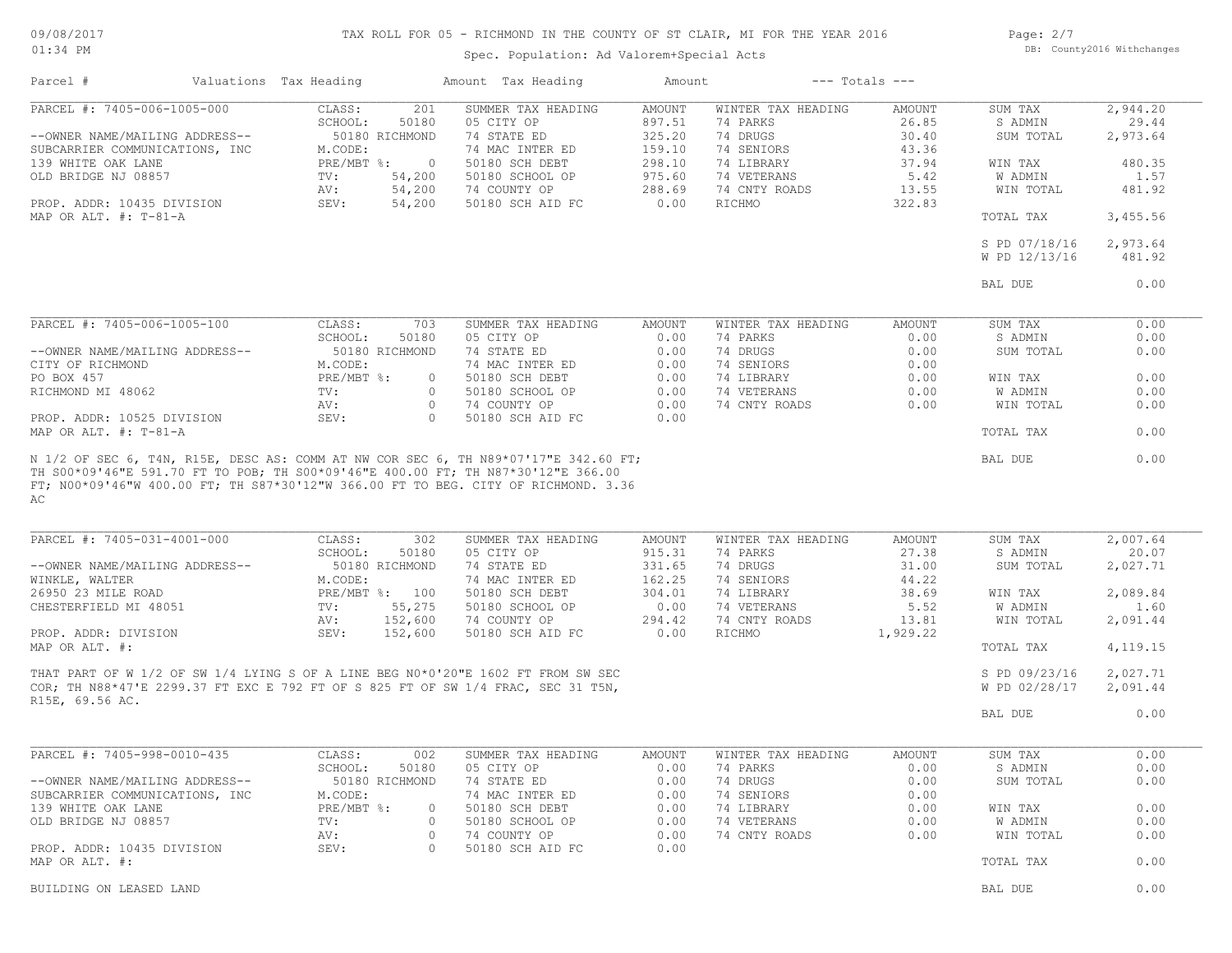### 09/08/2017 01:34 PM

# TAX ROLL FOR 05 - RICHMOND IN THE COUNTY OF ST CLAIR, MI FOR THE YEAR 2016

Spec. Population: Ad Valorem+Special Acts

Page: 3/7 DB: County2016 Withchanges

| Parcel #                        | Valuations Tax Heading |                  | Amount Tax Heading               | Amount         |                    | $---$ Totals $---$ |               |          |
|---------------------------------|------------------------|------------------|----------------------------------|----------------|--------------------|--------------------|---------------|----------|
| PARCEL #: 7405-999-0001-000     | CLASS:                 | 551              | SUMMER TAX HEADING               | AMOUNT         | WINTER TAX HEADING | AMOUNT             | SUM TAX       | 3,297.28 |
|                                 | SCHOOL:                | 50180            | 05 CITY OP                       | 1,005.14       | 74 PARKS           | 30.07              | S ADMIN       | 32.97    |
| --OWNER NAME/MAILING ADDRESS--  |                        | 50180 RICHMOND   | 74 STATE ED                      | 364.20         | 74 DRUGS           | 34.05              | SUM TOTAL     | 3,330.25 |
| DTE ELECTRIC COMPANY            | M.CODE:                |                  | 74 MAC INTER ED                  | 178.18         | 74 SENIORS         | 48.56              |               |          |
| DTE ENERGY COMPANY              | $PRE/MBT$ %:           | $\overline{0}$   | 50180 SCH DEBT                   | 333.85         | 74 LIBRARY         | 42.49              | WIN TAX       | 176.41   |
| PO BOX 33017                    | TV:                    | 60,700           | 50180 SCHOOL OP                  | 1,092.60       | 74 VETERANS        | 6.07               | W ADMIN       | 1.76     |
| DETROIT MI 48232                | AV:<br>SEV:            | 60,700<br>60,700 | 74 COUNTY OP<br>50180 SCH AID FC | 323.31<br>0.00 | 74 CNTY ROADS      | 15.17              | WIN TOTAL     | 178.17   |
| PROP. ADDR: VARIOUS LOCATIONS   |                        |                  |                                  |                |                    |                    | TOTAL TAX     | 3,508.42 |
| MAP OR ALT. #:                  |                        |                  |                                  |                |                    |                    |               |          |
|                                 |                        |                  |                                  |                |                    |                    | S PD 08/22/16 | 3,330.25 |
| PERSONAL PROPERTY               |                        |                  |                                  |                |                    |                    | W PD 01/20/17 | 178.17   |
|                                 |                        |                  |                                  |                |                    |                    | BAL DUE       | 0.00     |
| PARCEL #: 7405-999-1043-500     | CLASS:                 | 251              | SUMMER TAX HEADING               | AMOUNT         | WINTER TAX HEADING | AMOUNT             | SUM TAX       | 0.00     |
|                                 | SCHOOL:                | 50180            | 05 CITY OP                       | 0.00           | 74 PARKS           | 0.00               | S ADMIN       | 0.00     |
| --OWNER NAME/MAILING ADDRESS--  |                        | 50180 RICHMOND   | 74 STATE ED                      | 0.00           | 74 DRUGS           | 0.00               | SUM TOTAL     | 0.00     |
| AMERICAN MESSAGING SERVICES LLC | M.CODE:                |                  | 74 MAC INTER ED                  | 0.00           | 74 SENIORS         | 0.00               |               |          |
| PO BOX 478                      | PRE/MBT %:             | 100              | 50180 SCH DEBT                   | 0.00           | 74 LIBRARY         | 0.00               | WIN TAX       | 0.00     |
| COLLEYVILLE TX 76034            | TV:                    |                  | 50180 SCHOOL OP                  | 0.00           | 74 VETERANS        | 0.00               | W ADMIN       | 0.00     |
|                                 | AV:                    | $\circ$          | 74 COUNTY OP                     | 0.00           | 74 CNTY ROADS      | 0.00               | WIN TOTAL     | 0.00     |
| PROP. ADDR: 10435 DIVISION      | SEV:                   | $\circ$          | 50180 SCH AID FC                 | 0.00           |                    |                    |               |          |
| MAP OR ALT. #:                  |                        |                  |                                  |                |                    |                    | TOTAL TAX     | 0.00     |
| PERSONAL PROPERTY               |                        |                  |                                  |                |                    |                    | BAL DUE       | 0.00     |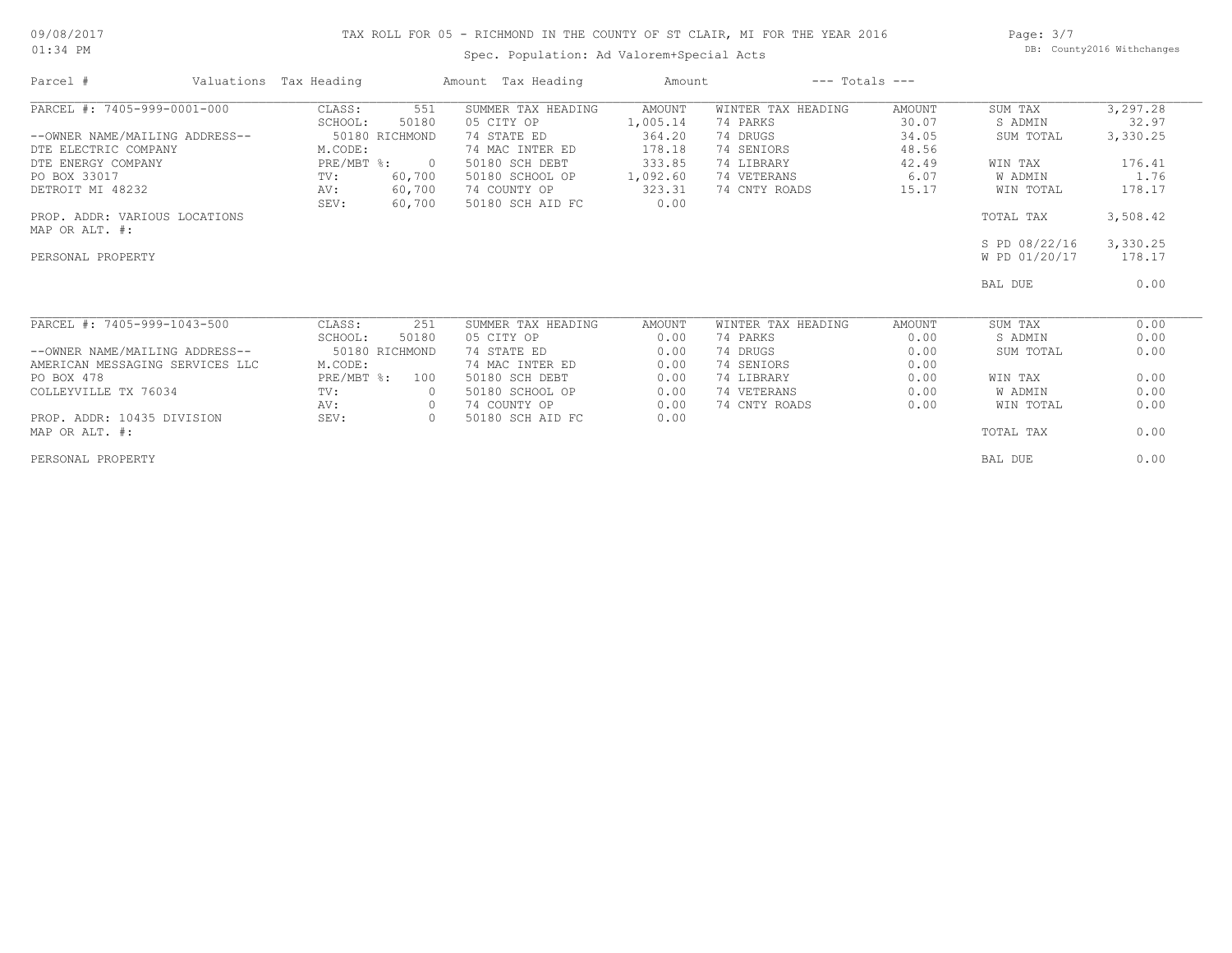Page: 4/7 DB: County2016 Withchanges

| TOTAL ALL DISTRICTS | REAL      | (BAL DUE) | PERSONAL | (BAL DUE) | EXEMPT      | (BAL DUE) |
|---------------------|-----------|-----------|----------|-----------|-------------|-----------|
| PARCEL COUNT        | 6         |           | 3        |           |             |           |
| TAXABLE VALUE       | 311,645   |           | 60,700   |           | $\mathbb O$ |           |
| ASSESSED VALUE      | 427,600   |           | 60,700   |           | $\Omega$    |           |
| SEV VALUE           | 427,600   |           | 60,700   |           | $\Omega$    |           |
| PRE/MBT TAXABLE     | 140,830   |           | $\Omega$ |           | $\circ$     |           |
| N PRE/MBT TAXABLE   | 170,815   |           | 60,700   |           | $\Omega$    |           |
| S 05 CITY OP        | 5,160.60  | 1,180.67  | 1,005.14 | 0.00      | 0.00        | 0.00      |
| S 74 STATE ED       | 1,869.86  | 427.80    | 364.20   | 0.00      | 0.00        | 0.00      |
| S 74 MAC INTER ED   | 914.80    | 209.30    | 178.18   | 0.00      | 0.00        | 0.00      |
| S 50180 SCH DEBT    | 1,714.03  | 392.15    | 333.85   | 0.00      | 0.00        | 0.00      |
| S 50180 SCHOOL OP   | 3,074.66  | 1,283.40  | 1,092.60 | 0.00      | 0.00        | 0.00      |
| S 74 COUNTY OP      | 1,659.94  | 379.77    | 323.31   | 0.00      | 0.00        | 0.00      |
| S 50180 SCH AID F   | 0.00      | 0.00      | 0.00     | 0.00      | 0.00        | 0.00      |
| W 74 PARKS          | 154.37    | 35.32     | 30.07    | 0.00      | 0.00        | 0.00      |
| W 74 DRUGS          | 174.80    | 39.99     | 34.05    | 0.00      | 0.00        | 0.00      |
| W 74 SENIORS        | 249.31    | 57.04     | 48.56    | 0.00      | 0.00        | 0.00      |
| W 74 LIBRARY        | 218.13    | 49.91     | 42.49    | 0.00      | 0.00        | 0.00      |
| W 74 VETERANS       | 31.14     | 7.13      | 6.07     | 0.00      | 0.00        | 0.00      |
| W 74 CNTY ROADS     | 77.88     | 17.82     | 15.17    | 0.00      | 0.00        | 0.00      |
| * SP. ASSESSMENTS   | 4,445.64  | 327.88    | 0.00     | 0.00      | 0.00        | 0.00      |
| S ADMIN FEE         | 143.92    | 38.73     | 32.97    | 0.00      | 0.00        | 0.00      |
| <b>W ADMIN FEE</b>  | 9.03      | 2.07      | 1.76     | 0.00      | 0.00        | 0.00      |
| INTEREST            | 232.39    | 232.39    | 0.00     | 0.00      | 0.00        | 0.00      |
| S TOTALS            | 14,959.40 | 4,333.41  | 3,330.25 | 0.00      | 0.00        | 0.00      |
| W TOTALS            | 5,171.10  | 347.96    | 178.17   | 0.00      | 0.00        | 0.00      |
| <b>GRAND TOTALS</b> | 20,130.50 | 4,681.37  | 3,508.42 | 0.00      | 0.00        | 0.00      |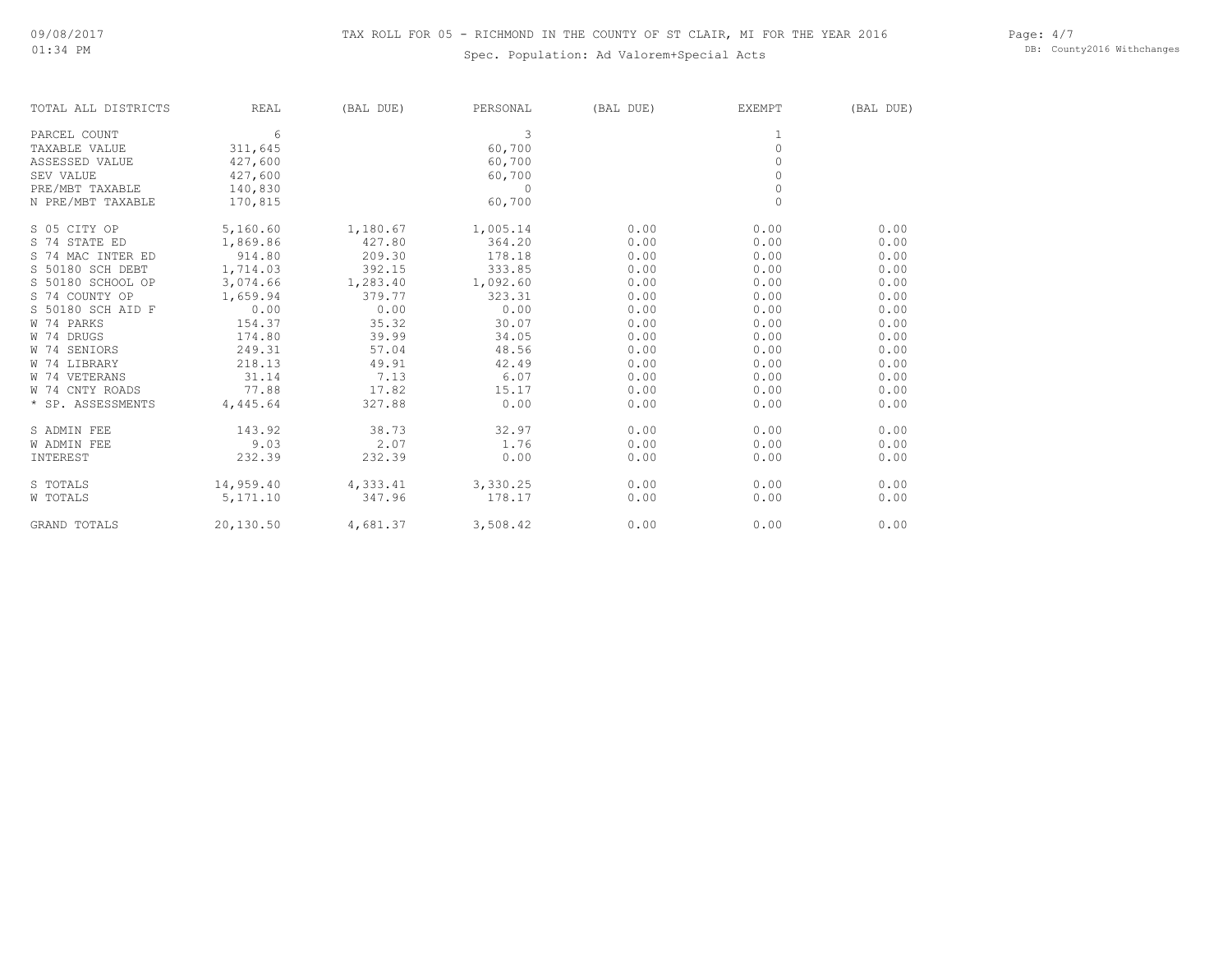| TOTAL ALL DISTRICTS | LEASED LAND | (BAL DUE) | TOTAL     | (BAL DUE) |
|---------------------|-------------|-----------|-----------|-----------|
| PARCEL COUNT        | 0           |           | 10        |           |
| TAXABLE VALUE       | $\circ$     |           | 372,345   |           |
| ASSESSED VALUE      | $\circ$     |           | 488,300   |           |
| SEV VALUE           | 0           |           | 488,300   |           |
| PRE/MBT TAXABLE     | $\circ$     |           | 140,830   |           |
| NON PRE/MBT TAXABLE | $\circ$     |           | 231,515   |           |
| S 05 CITY OP        | 0.00        | 0.00      | 6,165.74  | 1,180.67  |
| S 74 STATE ED       | 0.00        | 0.00      | 2,234.06  | 427.80    |
| S 74 MAC INTER ED   | 0.00        | 0.00      | 1,092.98  | 209.30    |
| S 50180 SCH DEBT    | 0.00        | 0.00      | 2,047.88  | 392.15    |
| S 50180 SCHOOL OP   | 0.00        | 0.00      | 4,167.26  | 1,283.40  |
| S 74 COUNTY OP      | 0.00        | 0.00      | 1,983.25  | 379.77    |
| S 50180 SCH AID FC  | 0.00        | 0.00      | 0.00      | 0.00      |
| W 74 PARKS          | 0.00        | 0.00      | 184.44    | 35.32     |
| W 74 DRUGS          | 0.00        | 0.00      | 208.85    | 39.99     |
| W 74 SENIORS        | 0.00        | 0.00      | 297.87    | 57.04     |
| W 74 LIBRARY        | 0.00        | 0.00      | 260.62    | 49.91     |
| W 74 VETERANS       | 0.00        | 0.00      | 37.21     | 7.13      |
| W 74 CNTY ROADS     | 0.00        | 0.00      | 93.05     | 17.82     |
| * SP. ASSESSMENTS   | 0.00        | 0.00      | 4,445.64  | 327.88    |
| S ADMIN FEE         | 0.00        | 0.00      | 176.89    | 38.73     |
| <b>W ADMIN FEE</b>  | 0.00        | 0.00      | 10.79     | 2.07      |
| INTEREST            | 0.00        | 0.00      | 232.39    | 232.39    |
| S TOTALS            | 0.00        | 0.00      | 18,289.65 | 4,333.41  |
| W TOTALS            | 0.00        | 0.00      | 5,349.27  | 347.96    |
| <b>GRAND TOTALS</b> | 0.00        | 0.00      | 23,638.92 | 4,681.37  |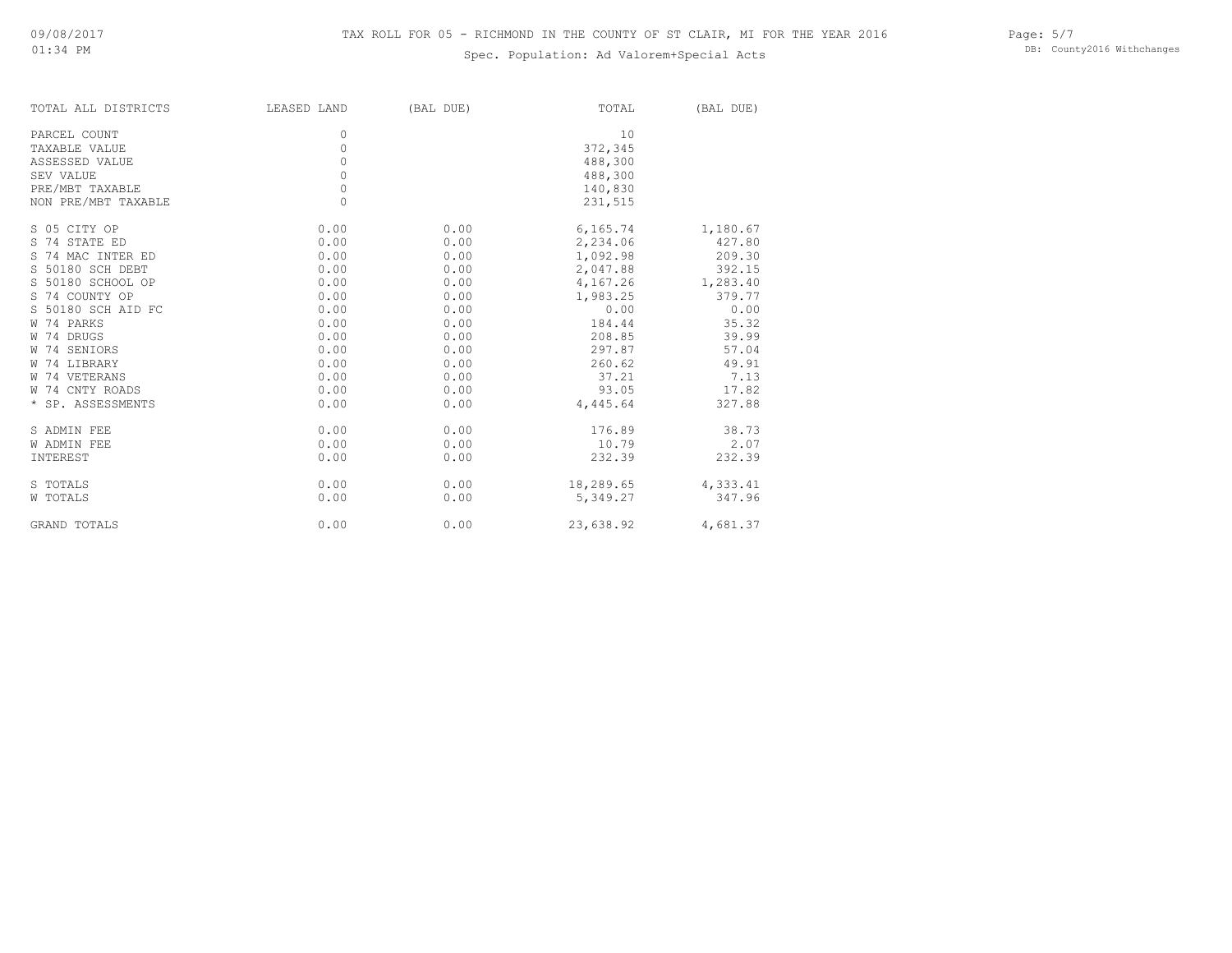Page: 6/7 DB: County2016 Withchanges

| SCHOOL DISTRICT 50180    | UNIT 05<br><b>REAL</b> | PERSONAL | <b>EXEMPT</b> | LEASED LAND | TOTAL     |
|--------------------------|------------------------|----------|---------------|-------------|-----------|
| PARCEL COUNT             | 6                      | 3        | 1             | $\Omega$    | 10        |
| TAXABLE VALUE            | 311,645                | 60,700   | 0             | 0           | 372,345   |
| ASSESSED VALUE           | 427,600                | 60,700   | <sup>0</sup>  | O           | 488,300   |
| SEV VALUE                | 427,600                | 60,700   | O             | 0           | 488,300   |
| PRE/MBT TAXABLE          | 140,830                | $\Omega$ | 0             | 0           | 140,830   |
| NON PRE/MBT TAXABLE      | 170,815                | 60,700   | $\Omega$      | $\Omega$    | 231,515   |
| (S) 05 CITY OP           | 5,160.60               | 1,005.14 | 0.00          | 0.00        | 6,165.74  |
| 74 STATE ED<br>(S)       | 1,869.86               | 364.20   | 0.00          | 0.00        | 2,234.06  |
| 74 MAC INTER ED<br>(S)   | 914.80                 | 178.18   | 0.00          | 0.00        | 1,092.98  |
| 50180 SCH DEBT<br>(S)    | 1,714.03               | 333.85   | 0.00          | 0.00        | 2,047.88  |
| 50180 SCHOOL OP<br>(S)   | 3,074.66               | 1,092.60 | 0.00          | 0.00        | 4,167.26  |
| 74 COUNTY OP<br>(S)      | 1,659.94               | 323.31   | 0.00          | 0.00        | 1,983.25  |
| 50180 SCH AID FC<br>(S)  | 0.00                   | 0.00     | 0.00          | 0.00        | 0.00      |
| 74 PARKS<br>(W)          | 154.37                 | 30.07    | 0.00          | 0.00        | 184.44    |
| 74 DRUGS<br>(W)          | 174.80                 | 34.05    | 0.00          | 0.00        | 208.85    |
| 74 SENIORS<br>(W)        | 249.31                 | 48.56    | 0.00          | 0.00        | 297.87    |
| 74 LIBRARY<br>(W)        | 218.13                 | 42.49    | 0.00          | 0.00        | 260.62    |
| 74 VETERANS<br>(W)       | 31.14                  | 6.07     | 0.00          | 0.00        | 37.21     |
| 74 CNTY ROADS<br>(W)     | 77.88                  | 15.17    | 0.00          | 0.00        | 93.05     |
| SP. ASSESSMENTS<br>$(*)$ | 4,445.64               | 0.00     | 0.00          | 0.00        | 4,445.64  |
| (S) ADMIN FEE            | 143.92                 | 32.97    | 0.00          | 0.00        | 176.89    |
| (W) ADMIN FEE            | 9.03                   | 1.76     | 0.00          | 0.00        | 10.79     |
| INTEREST                 | 232.39                 | 0.00     | 0.00          | 0.00        | 232.39    |
| (S) TOTALS               | 14,959.40              | 3,330.25 | 0.00          | 0.00        | 18,289.65 |
| TOTALS<br>(W)            | 5,171.10               | 178.17   | 0.00          | 0.00        | 5,349.27  |
| <b>GRAND TOTALS</b>      | 20,130.50              | 3,508.42 | 0.00          | 0.00        | 23,638.92 |